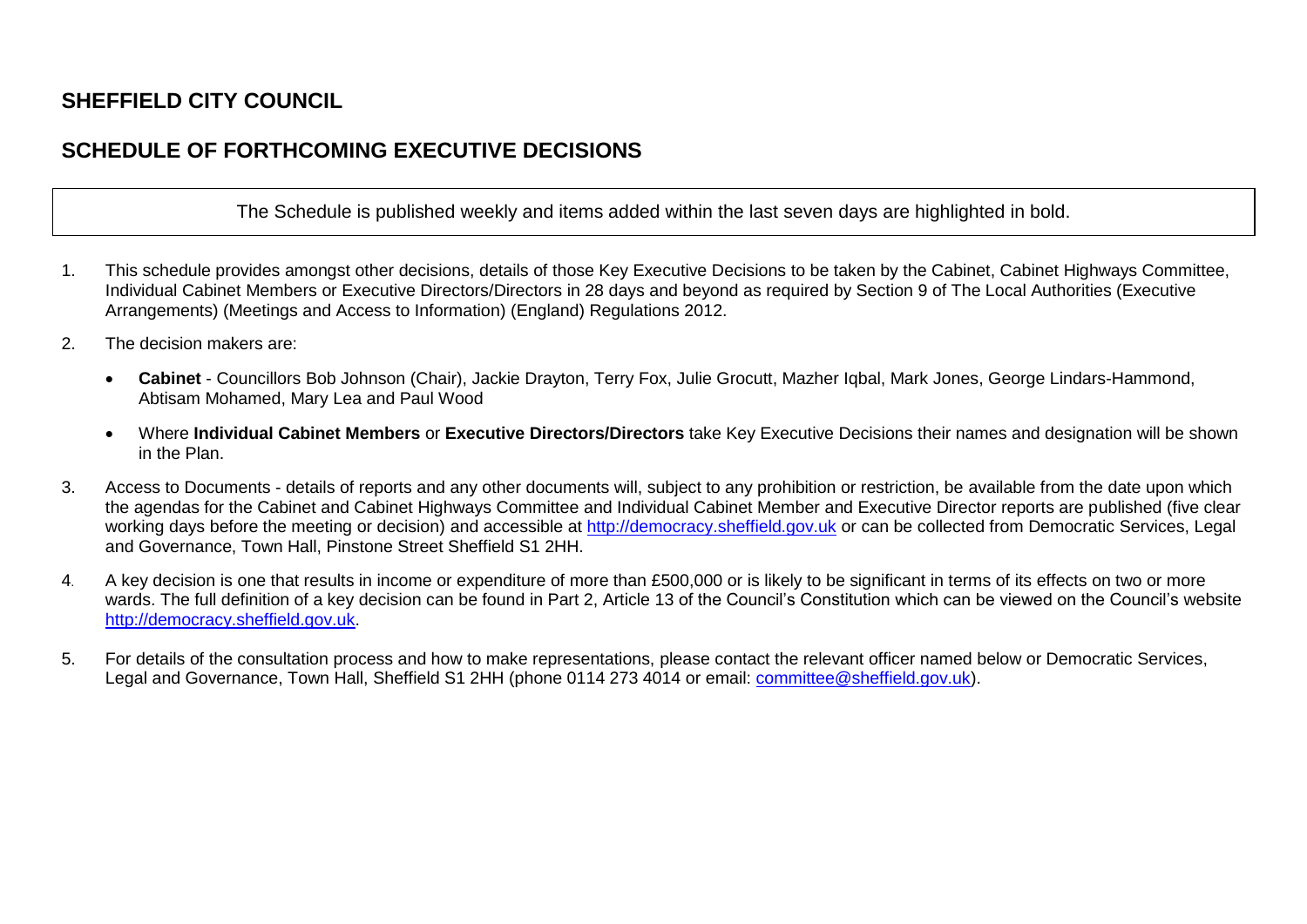| <b>DECISION DATE</b>      | <b>TITLE OF REPORT AND</b><br><b>DESCRIPTION OF DECISION</b><br>$K = Key Decision$                                                                                                                                                                         | <b>DECISION MAKER</b> | <b>WHAT DOCUMENTS</b><br><b>WILL BE</b><br><b>CONSIDERED BY</b><br><b>THE DECISION</b><br><b>MAKER?</b>                                                                                                                                 | <b>DATE</b><br><b>DOCUMENTS</b><br><b>AVAILABLE</b> | <b>CONTACT OFFICER</b><br>(Portfolio, Officer and<br>contact details)                      |
|---------------------------|------------------------------------------------------------------------------------------------------------------------------------------------------------------------------------------------------------------------------------------------------------|-----------------------|-----------------------------------------------------------------------------------------------------------------------------------------------------------------------------------------------------------------------------------------|-----------------------------------------------------|--------------------------------------------------------------------------------------------|
| Not before 7 Sep<br>2020  | Acquisition of Land as a<br>Substitute Site in the Brownfield<br>Acquisition Programme (K)<br>The report seeks authority to<br>agree the purchase of a<br>brownfield site, carry out<br>improvement and management<br>and then re-sell for<br>development. | Leader of the Council | Acquisition of a<br>substitute site in the<br><b>Brownfield Acq</b><br>Programme - Report<br><b>Confidential Appendix</b><br>A - Further Detail of<br>Proposal<br><b>Confidential Appendix</b><br><b>B</b> - Previous Cabinet<br>Report | 26/08/20                                            | Place<br><b>Tammy Whitaker</b><br>Tel: 0114 2053230<br>tammy.whitaker@sheffield.gov.<br>uk |
| Not before 11 Dec<br>2020 | Disposal of Land at Prince of<br>Wales Road, Manor Top (K)<br>The report will set out proposals<br>for a new retail development<br>and how the retention of an<br>existing boxing club are to be<br>achieved at Manor Top.                                 | Leader of the Council | Report of the<br><b>Executive Director,</b><br>Place                                                                                                                                                                                    | <b>TBC</b>                                          | Place<br>David White<br>Tel: 0114 2735465<br>david.white@sheffield.gov.uk                  |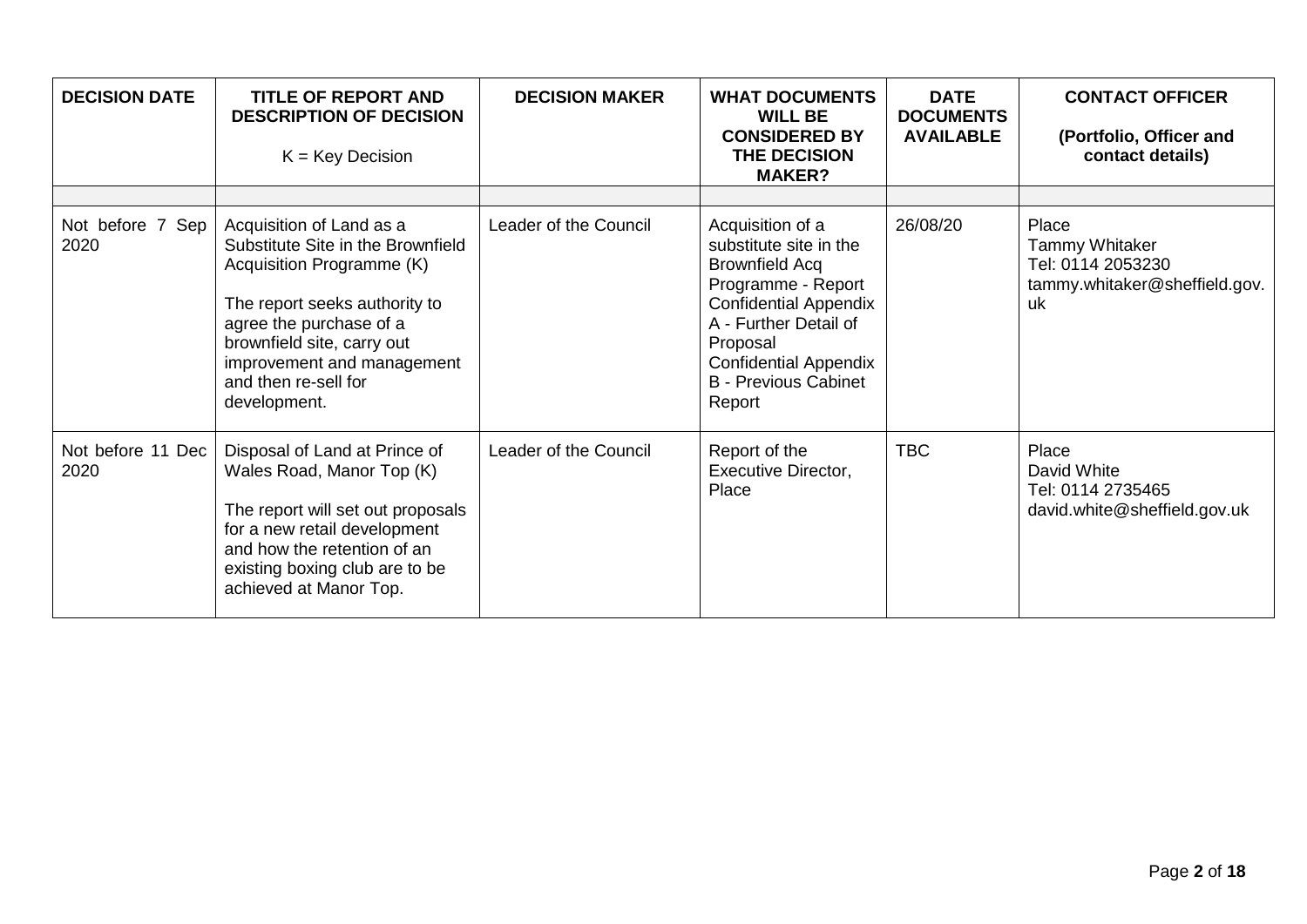| <b>DECISION DATE</b>      | <b>TITLE OF REPORT AND</b><br><b>DESCRIPTION OF DECISION</b><br>$K = Key Decision$                                                                                                                                                                                                                                                                                                                                                                             | <b>DECISION MAKER</b>                                                      | <b>WHAT DOCUMENTS</b><br><b>WILL BE</b><br><b>CONSIDERED BY</b><br>THE DECISION<br><b>MAKER?</b> | <b>DATE</b><br><b>DOCUMENTS</b><br><b>AVAILABLE</b> | <b>CONTACT OFFICER</b><br>(Portfolio, Officer and<br>contact details)        |
|---------------------------|----------------------------------------------------------------------------------------------------------------------------------------------------------------------------------------------------------------------------------------------------------------------------------------------------------------------------------------------------------------------------------------------------------------------------------------------------------------|----------------------------------------------------------------------------|--------------------------------------------------------------------------------------------------|-----------------------------------------------------|------------------------------------------------------------------------------|
|                           |                                                                                                                                                                                                                                                                                                                                                                                                                                                                |                                                                            |                                                                                                  |                                                     |                                                                              |
| Not before 18 Dec<br>2020 | Procurement of a Composite<br><b>Entrance Doors, Fire Rated</b><br>internal Entrance Doors and<br>uPVC Windows Supply Contract<br>(K)<br>To seek authority to procure the<br>contracts for the supply of<br><b>Composite Entrance Doors; Fire</b><br>rated internal Entrance Doors<br>and uPVC Windows to support<br>the Housing and Corporate<br>Repairs and Maintenance<br>Services, and to award the<br>contracts in line with the<br>Procurement Strategy. | Cabinet Member for<br>Neighbourhoods and<br><b>Community Safety</b>        | Report of the<br><b>Executive Director,</b><br>Place                                             | 10/12/20                                            | Place<br>Paula Martin<br>Tel: 0114 273 5624<br>paula.martin@sheffield.gov.uk |
| February 2021             | <b>Acquisition Strategy - Stock</b><br>Increase Programme                                                                                                                                                                                                                                                                                                                                                                                                      | <b>Cabinet Member for</b><br>Neighbourhoods and<br><b>Community Safety</b> | Report of the<br><b>Executive Director,</b><br>Place                                             | <b>TBC</b>                                          | Place<br>Danielle Kitchen<br>Danielle.kitchen@sheffield.gov<br>.uk           |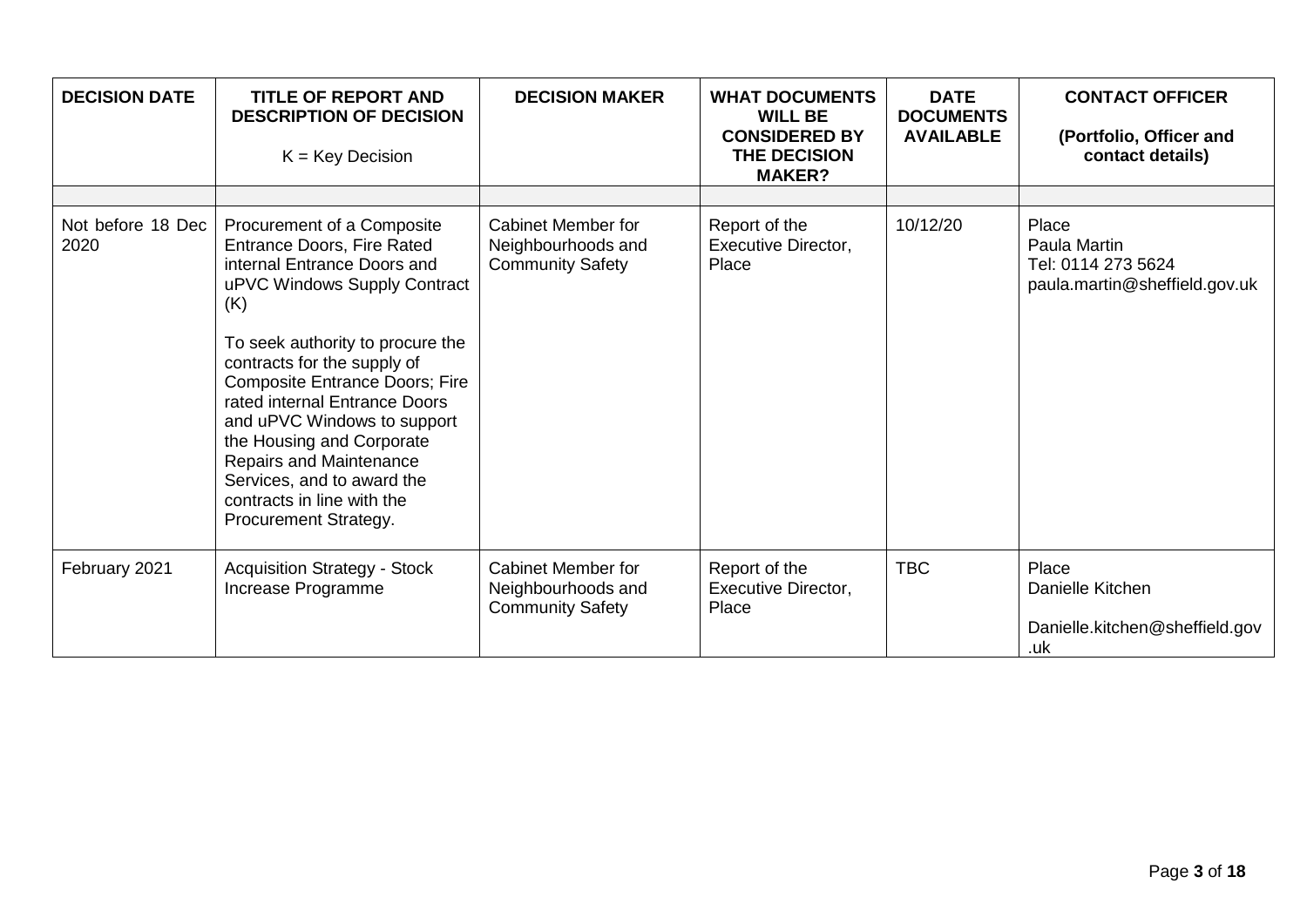| <b>DECISION DATE</b>      | <b>TITLE OF REPORT AND</b><br><b>DESCRIPTION OF DECISION</b><br>$K = Key Decision$                                                                                                                                                             | <b>DECISION MAKER</b> | <b>WHAT DOCUMENTS</b><br><b>WILL BE</b><br><b>CONSIDERED BY</b><br>THE DECISION<br><b>MAKER?</b> | <b>DATE</b><br><b>DOCUMENTS</b><br><b>AVAILABLE</b> | <b>CONTACT OFFICER</b><br>(Portfolio, Officer and<br>contact details)                                                                               |
|---------------------------|------------------------------------------------------------------------------------------------------------------------------------------------------------------------------------------------------------------------------------------------|-----------------------|--------------------------------------------------------------------------------------------------|-----------------------------------------------------|-----------------------------------------------------------------------------------------------------------------------------------------------------|
|                           |                                                                                                                                                                                                                                                |                       |                                                                                                  |                                                     |                                                                                                                                                     |
| 20 Jan 2021<br>3 Feb 2021 | <b>Housing Revenue Account</b><br>(HRA) Business Plan and<br>Budget 2021/22 (K)<br>The report will provide an<br>update on the Housing Revenue<br>Account (HRA) Business Plan<br>and proposes the HRA budget,<br>rent and charges for 2021/22. | Cabinet<br>Council    | Report of the<br><b>Executive Director,</b><br>Place                                             | 12/1/21                                             | Place<br>Louise Cassin<br>Janet Sharpe<br>Tel: 0114 2930240<br>Tel: 0114 2735493<br>louise.cassin@sheffield.gov.uk<br>janet.sharpe@sheffield.gov.uk |
| 17 Feb 2021               | <b>Revenue Budget and Capital</b><br>Programme Monitoring 2020/21<br>- as at $31/12/2020$ (K)<br>This report provides the Month 9<br>monitoring statement on the City<br>Council's Revenue Budget and<br>Capital Programme for 2020/21.        | Cabinet               | Report of the<br><b>Executive Director,</b><br><b>Resources</b>                                  | 9/2/21                                              | <b>Resources</b><br><b>Paul Schofield</b><br>Tel: 0114 2736000<br>paul.schofield@sheffield.gov.u<br>ĸ                                               |
| 17 Feb 2021               | <b>Revenue Budget and Capital</b><br>Programme for 2021/22 (K)<br>Report to propose the Council's<br><b>Revenue Budget and Capital</b><br>Programme for the Year<br>2021/22.                                                                   | Cabinet               | Report of the<br>Executive Director,<br><b>Resources</b>                                         | 9/2/21                                              | Resources<br>Ryan Keyworth<br>Tel: 0114 2057303<br>ryan.keyworth@sheffield.gov.u<br>k                                                               |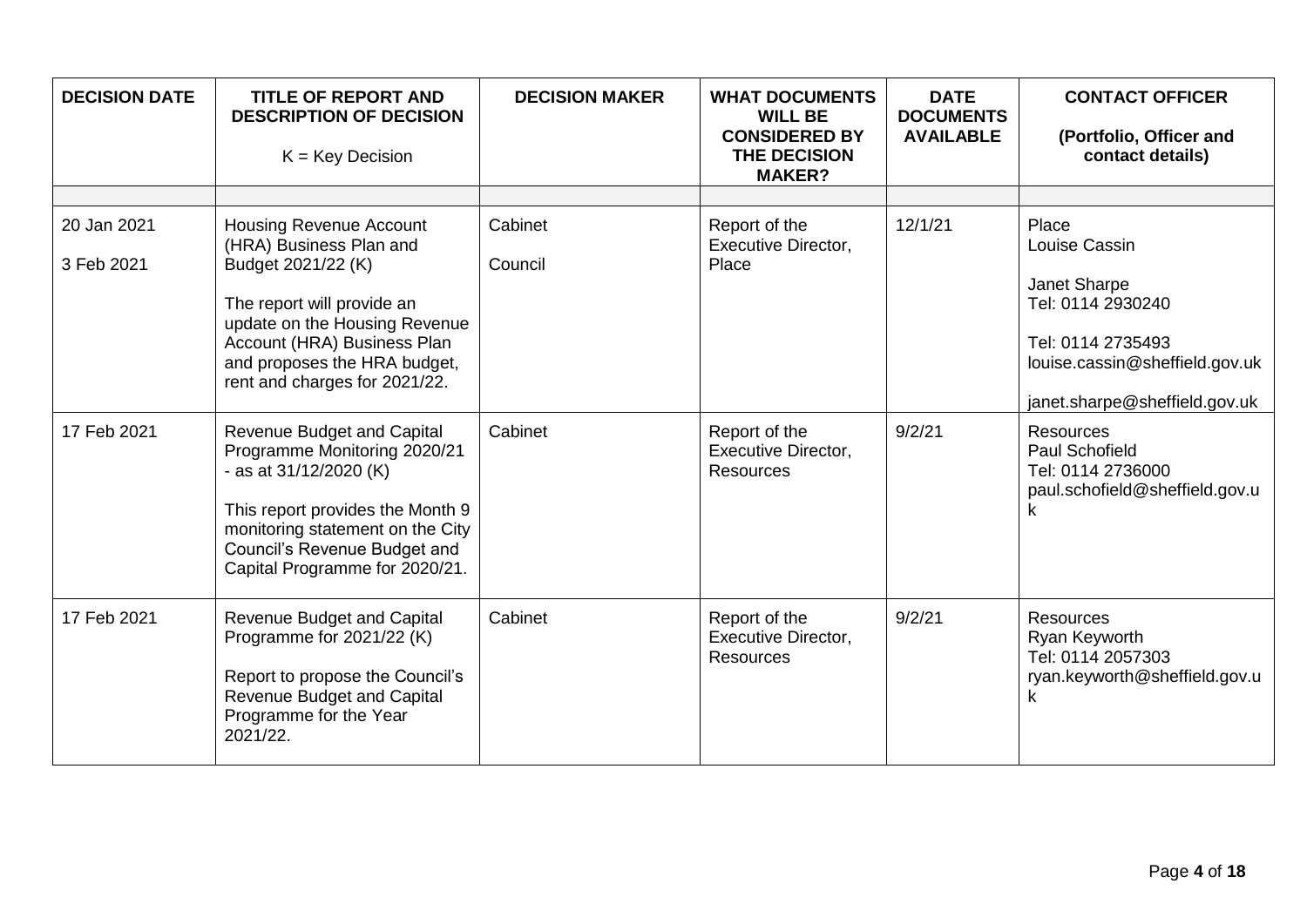| <b>DECISION DATE</b> | <b>TITLE OF REPORT AND</b><br><b>DESCRIPTION OF DECISION</b><br>$K = Key Decision$                                                                                                                                                                                                                                                                                                                                                                                                | <b>DECISION MAKER</b> | <b>WHAT DOCUMENTS</b><br><b>WILL BE</b><br><b>CONSIDERED BY</b><br>THE DECISION<br><b>MAKER?</b> | <b>DATE</b><br><b>DOCUMENTS</b><br><b>AVAILABLE</b> | <b>CONTACT OFFICER</b><br>(Portfolio, Officer and<br>contact details)                              |
|----------------------|-----------------------------------------------------------------------------------------------------------------------------------------------------------------------------------------------------------------------------------------------------------------------------------------------------------------------------------------------------------------------------------------------------------------------------------------------------------------------------------|-----------------------|--------------------------------------------------------------------------------------------------|-----------------------------------------------------|----------------------------------------------------------------------------------------------------|
| 17 Feb 2021          | Month 9 Capital Approvals<br>2020/21 (K)<br>This report provides details of<br>the additions and variations to<br>the Capital Programme for<br>approval by Cabinet.                                                                                                                                                                                                                                                                                                               | Cabinet               | Report of the<br><b>Executive Director</b><br><b>Resources</b>                                   | 9/2/21                                              | <b>Resources</b><br>Damian Watkinson<br>Tel: 0114 2736831<br>damian.watkinson@sheffield.g<br>ov.uk |
| 17 Feb 2021          | <b>Corporate Asset Management</b><br>Plan(K)<br>This Plan describes how we<br>work to maximise the benefits<br>derived from our land and<br>property assets in supporting<br>service delivery, raising revenue<br>through rental income,<br>delivering on our corporate<br>priorities, raising capital to<br>enable investment and pump<br>priming development and<br>regeneration opportunities<br>through the redevelopment of<br>significant sites and strategic<br>disposals. | Cabinet               | Joint report of the<br><b>Executive Directors,</b><br><b>Place and Resources</b>                 | 12/1/21                                             | Place<br><b>Tammy Whitaker</b><br>Tel: 0114 2053230<br>tammy.whitaker@sheffield.gov.<br>uk         |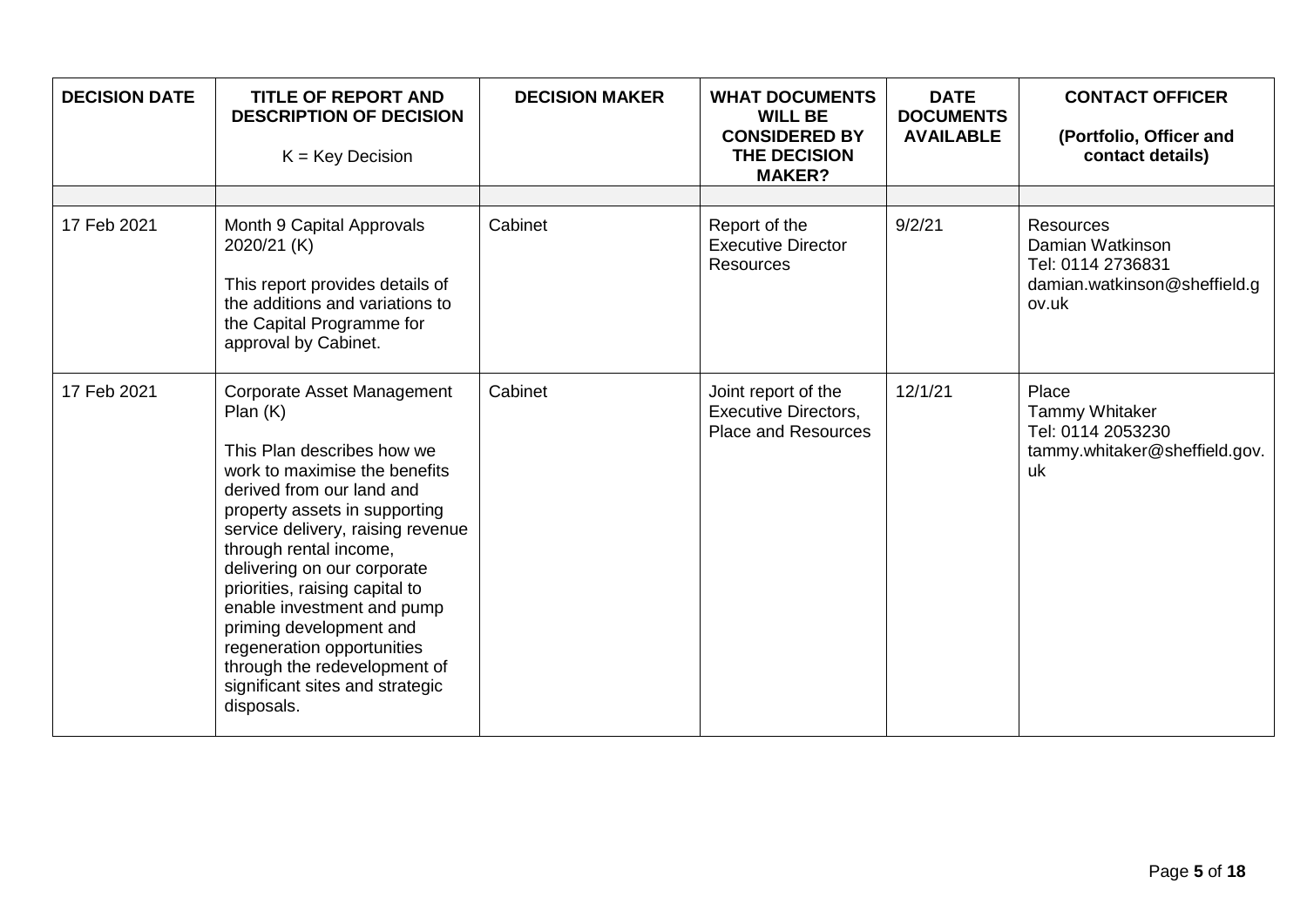| <b>DECISION DATE</b> | <b>TITLE OF REPORT AND</b><br><b>DESCRIPTION OF DECISION</b><br>$K = Key Decision$                                                                                                                                                                                                                                                                                                                                           | <b>DECISION MAKER</b> | <b>WHAT DOCUMENTS</b><br><b>WILL BE</b><br><b>CONSIDERED BY</b><br>THE DECISION<br><b>MAKER?</b> | <b>DATE</b><br><b>DOCUMENTS</b><br><b>AVAILABLE</b> | <b>CONTACT OFFICER</b><br>(Portfolio, Officer and<br>contact details)                          |
|----------------------|------------------------------------------------------------------------------------------------------------------------------------------------------------------------------------------------------------------------------------------------------------------------------------------------------------------------------------------------------------------------------------------------------------------------------|-----------------------|--------------------------------------------------------------------------------------------------|-----------------------------------------------------|------------------------------------------------------------------------------------------------|
| 17 Feb 2021          | Proposed Changes towards a<br>Sustainable Streets Ahead<br>Contract (K)<br>The report seeks approval from<br>Cabinet for proposals to<br>stabilise the Contract's long-<br>term performance through<br>changes to the payment<br>mechanism and improving the<br>quality and consistency of the<br>service. The proposals include<br>a significant annual saving to<br>the Council for the remaining<br>term of the Contract. | Cabinet               | Report of the<br><b>Executive Director,</b><br>Place                                             | 9/2/21                                              | Place<br><b>Gillian Charters</b><br>Tel: 0114 2037528<br>gillian.charters@sheffield.gov.u<br>k |
| 17 Feb 2021          | Lease of Land at Hillsborough<br>Park to Disability Sheffield<br>To seek approval of Cabinet,<br>acting as the Trustees of the<br>Hillsborough Park Trust, to the<br>grant of a new lease of land for<br>the siting of container units used<br>for the Cycling for All project.                                                                                                                                              | Cabinet               | Report of the<br><b>Executive Director</b><br>Place                                              | 12/1/20                                             | Place<br>Ian Wrightson<br>Tel: 0114 2735621<br>ian.wrightson@sheffield.gov.uk                  |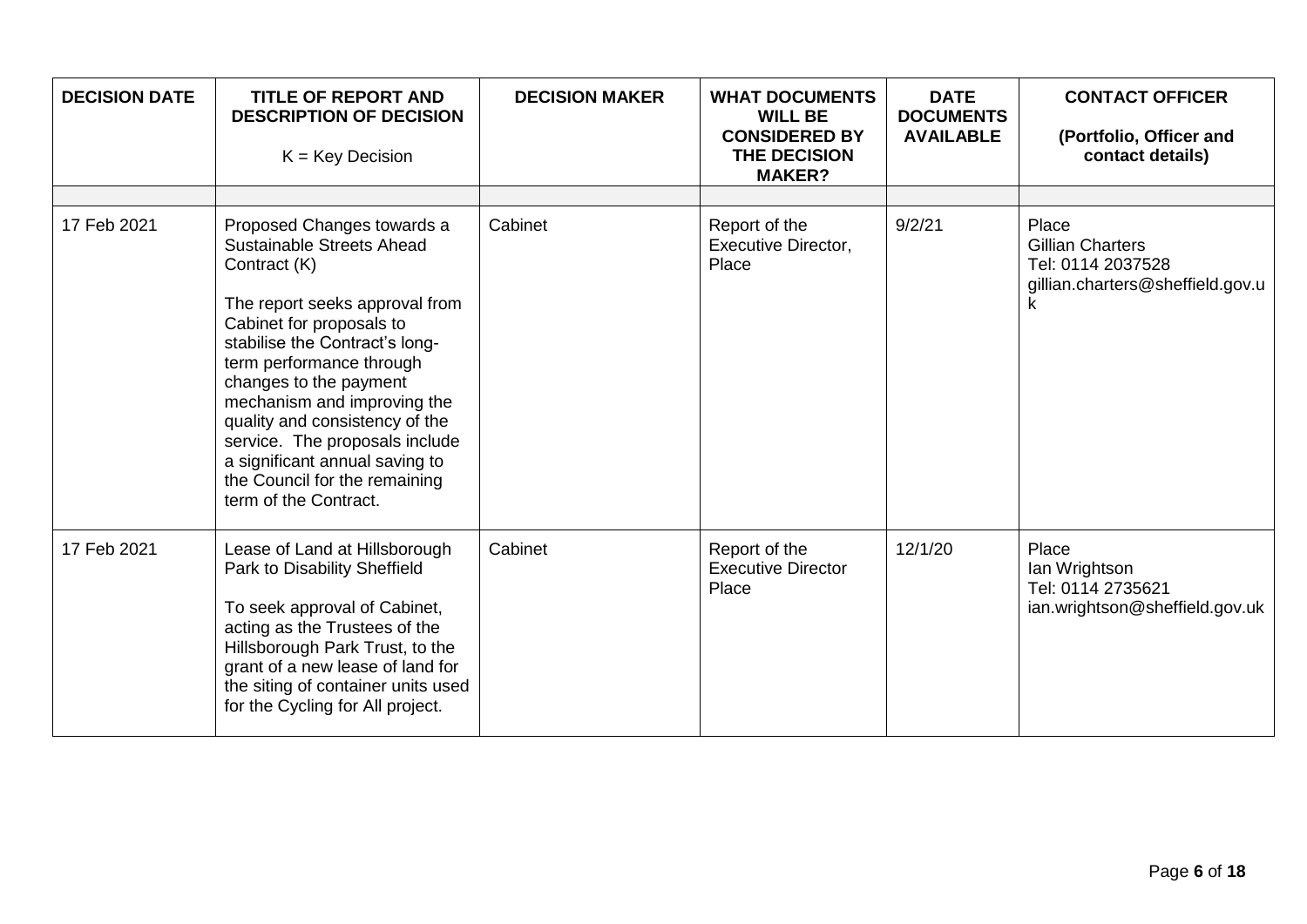| <b>DECISION DATE</b> | <b>TITLE OF REPORT AND</b><br><b>DESCRIPTION OF DECISION</b><br>$K = Key Decision$                                                                                                                                                                                                                           | <b>DECISION MAKER</b> | <b>WHAT DOCUMENTS</b><br><b>WILL BE</b><br><b>CONSIDERED BY</b><br>THE DECISION<br><b>MAKER?</b> | <b>DATE</b><br><b>DOCUMENTS</b><br><b>AVAILABLE</b> | <b>CONTACT OFFICER</b><br>(Portfolio, Officer and<br>contact details)         |
|----------------------|--------------------------------------------------------------------------------------------------------------------------------------------------------------------------------------------------------------------------------------------------------------------------------------------------------------|-----------------------|--------------------------------------------------------------------------------------------------|-----------------------------------------------------|-------------------------------------------------------------------------------|
| 17 Feb 2021          | Lease Renewal on Forge Dam<br>Café Fulwood<br>To seek the approval of<br>Cabinet, acting as the Trustees<br>of Forge Dam Park for the<br>renewal of the lease of the<br>Forge Dam Cafe to Nicholas<br>Dunn for 25 years.                                                                                     | Cabinet               | Report o fthe<br><b>Executive Director,</b><br>Place                                             | 12/01/21                                            | Place<br>Ian Wrightson<br>Tel: 0114 2735621<br>ian.wrightson@sheffield.gov.uk |
| 17 Feb 2021          | Lease of High Hazels Park<br>Former Bowling Green to<br><b>Yorkshire Dog Training</b><br>To seek approval of Cabinet,<br>acting as the Trustees of High<br>Hazels Park, to the grant of a<br>new lease of the former Bowling<br>Green to a new dog training<br>business through the<br>established operator. | Cabinet               | Report of the<br>Executive Director,<br>Place                                                    | 12/01/21                                            | Place<br>lan Wrightson<br>Tel: 0114 2735621<br>ian.wrightson@sheffield.gov.uk |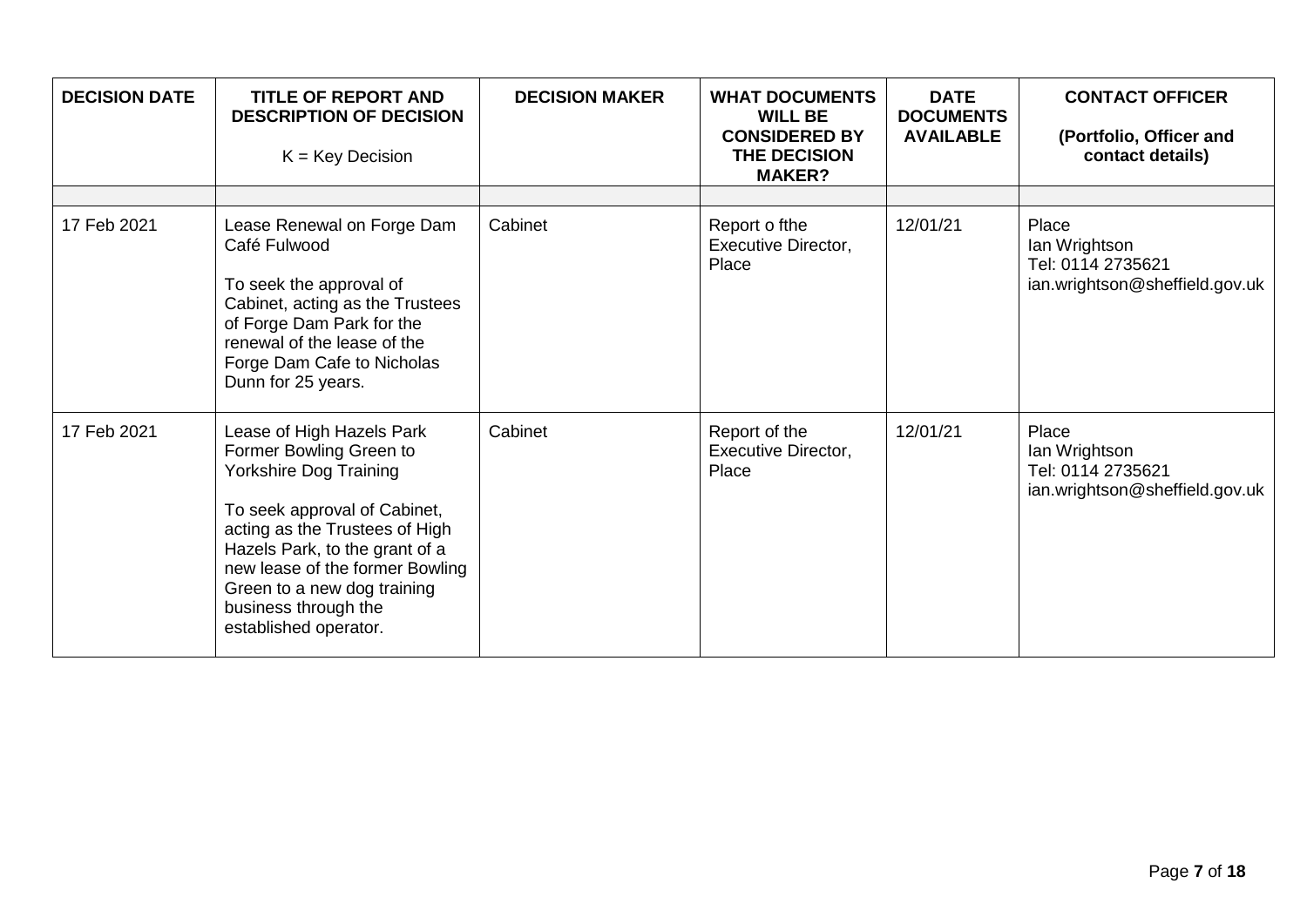| <b>DECISION DATE</b> | <b>TITLE OF REPORT AND</b><br><b>DESCRIPTION OF DECISION</b><br>$K = Key Decision$                                                                                                                                                                                                             | <b>DECISION MAKER</b> | <b>WHAT DOCUMENTS</b><br><b>WILL BE</b><br><b>CONSIDERED BY</b><br><b>THE DECISION</b><br><b>MAKER?</b> | <b>DATE</b><br><b>DOCUMENTS</b><br><b>AVAILABLE</b> | <b>CONTACT OFFICER</b><br>(Portfolio, Officer and<br>contact details)               |
|----------------------|------------------------------------------------------------------------------------------------------------------------------------------------------------------------------------------------------------------------------------------------------------------------------------------------|-----------------------|---------------------------------------------------------------------------------------------------------|-----------------------------------------------------|-------------------------------------------------------------------------------------|
|                      |                                                                                                                                                                                                                                                                                                |                       |                                                                                                         |                                                     |                                                                                     |
| 17 Feb 2021          | <b>New Museums Trust For</b><br>Sheffield (K)<br><b>Sheffield Industrial Museums</b><br><b>Trust and Museums Sheffield</b><br>are merging into one unified<br><b>Sheffield Museums Trust from</b><br>April 2021.                                                                               | Cabinet               | Report of the<br><b>Executive Director,</b><br>Place                                                    | 12/1/21                                             | Place<br>Rebecca Maddox<br>Tel: 0114 2734428<br>rebecca.maddox@sheffield.go<br>v.uk |
| 17 Feb 2021          | The City of Sheffield (1 Mount<br><b>Pleasant) Compulsory</b><br><b>Purchase Order 2021</b><br>The purpose of this report is to<br>seek authority to make a<br>Compulsory Purchase Order in<br>respect of 1 Mount Pleasant,<br>Sheffield, S35 2WD to allow it to<br>be renovated and occupied. | Cabinet               | Report of the<br>Executive Director,<br>Place                                                           | 9/2/21                                              | Place<br>Neil Dunk<br>Tel: 27 34585<br>neil.dunk@sheffield.gov.uk                   |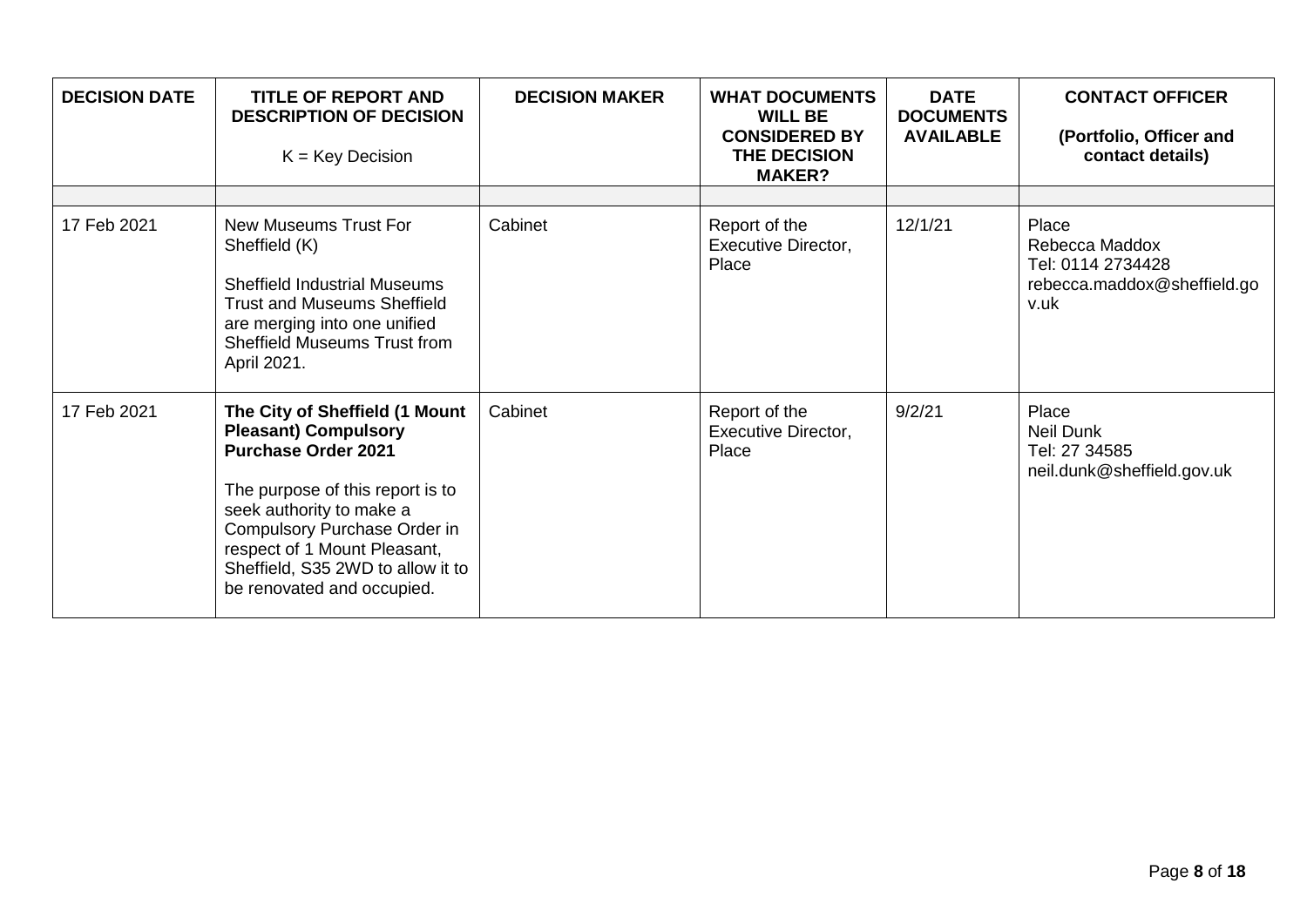| <b>DECISION DATE</b> | <b>TITLE OF REPORT AND</b><br><b>DESCRIPTION OF DECISION</b><br>$K = Key Decision$                                                                                                                                                                                                             | <b>DECISION MAKER</b> | <b>WHAT DOCUMENTS</b><br><b>WILL BE</b><br><b>CONSIDERED BY</b><br>THE DECISION<br><b>MAKER?</b> | <b>DATE</b><br><b>DOCUMENTS</b><br><b>AVAILABLE</b> | <b>CONTACT OFFICER</b><br>(Portfolio, Officer and<br>contact details)    |
|----------------------|------------------------------------------------------------------------------------------------------------------------------------------------------------------------------------------------------------------------------------------------------------------------------------------------|-----------------------|--------------------------------------------------------------------------------------------------|-----------------------------------------------------|--------------------------------------------------------------------------|
| 17 Feb 2021          | The City of Sheffield (3 Mount<br><b>Pleasant) Compulsory</b><br><b>Purchase Order 2021</b><br>The purpose of this report is to<br>seek authority to make a<br>Compulsory Purchase Order in<br>respect of 3 Mount Pleasant,<br>Sheffield, S35 2WD to allow it to<br>be renovated and occupied. | Cabinet               | Report of the<br><b>Executive Director,</b><br>Place                                             | 9/2/21                                              | Place<br><b>Neil Dunk</b><br>Tel: 27 34585<br>neil.dunk@sheffield.gov.uk |
| 17 Feb 2021          | The City of Sheffield (5 Mount<br><b>Pleasant) Compulsory</b><br><b>Purchase Order 2021</b><br>The purpose of this report is to<br>seek authority to make a<br>Compulsory Purchase Order in<br>respect of 5 Mount Pleasant,<br>Sheffield, S35 2WD to allow it to<br>be renovated and occupied. | Cabinet               | Report of the<br>Executive Director,<br>Pllace                                                   | 9/2/21                                              | Place<br><b>Neil Dunk</b><br>Tel: 27 34585<br>neil.dunk@sheffield.gov.uk |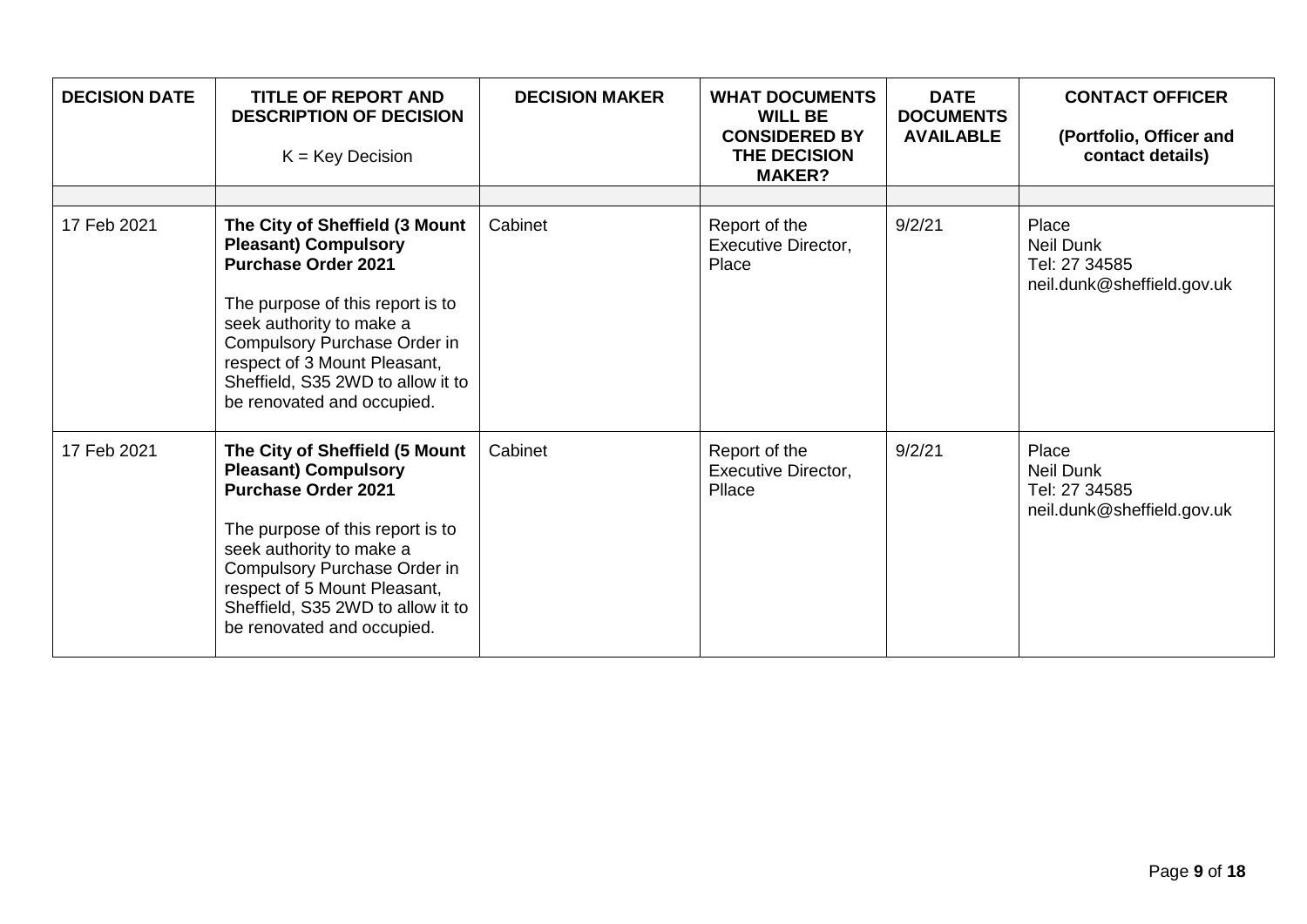| <b>DECISION DATE</b> | <b>TITLE OF REPORT AND</b><br><b>DESCRIPTION OF DECISION</b><br>$K = Key Decision$                                                                                                                                                                                                           | <b>DECISION MAKER</b> | <b>WHAT DOCUMENTS</b><br><b>WILL BE</b><br><b>CONSIDERED BY</b><br>THE DECISION<br><b>MAKER?</b> | <b>DATE</b><br><b>DOCUMENTS</b><br><b>AVAILABLE</b> | <b>CONTACT OFFICER</b><br>(Portfolio, Officer and<br>contact details)    |
|----------------------|----------------------------------------------------------------------------------------------------------------------------------------------------------------------------------------------------------------------------------------------------------------------------------------------|-----------------------|--------------------------------------------------------------------------------------------------|-----------------------------------------------------|--------------------------------------------------------------------------|
| 17 Feb 2021          | The City of Sheffield (104 Mill<br><b>Road) Compulsory Purchase</b><br>Order 2021<br>The purpose of this report is to<br>seek authority to make a<br>Compulsory Purchase Order in<br>respect of 104 Mill Road,<br>Sheffield, S35 9XQ to allow it to<br>be renovated and occupied.            | Cabinet               | Report of the<br>Executive Director,<br>Place                                                    | 9/2/21                                              | Place<br><b>Neil Dunk</b><br>Tel: 27 34585<br>neil.dunk@sheffield.gov.uk |
| 17 Feb 2021          | The City of Sheffield (1<br><b>Havelock Street) Compulsory</b><br><b>Purchase Order 2021</b><br>The purpose of this report is to<br>seek authority to make a<br>Compulsory Purchase Order in<br>respect of 1 Havelock St,<br>Sheffield, S10 2FP to allow it to<br>be renovated and occupied. | Cabinet               | Report of the<br>Executive Director,<br>Place                                                    | 9/2/21                                              | Place<br><b>Neil Dunk</b><br>Tel: 27 34585<br>neil.dunk@sheffield.gov.uk |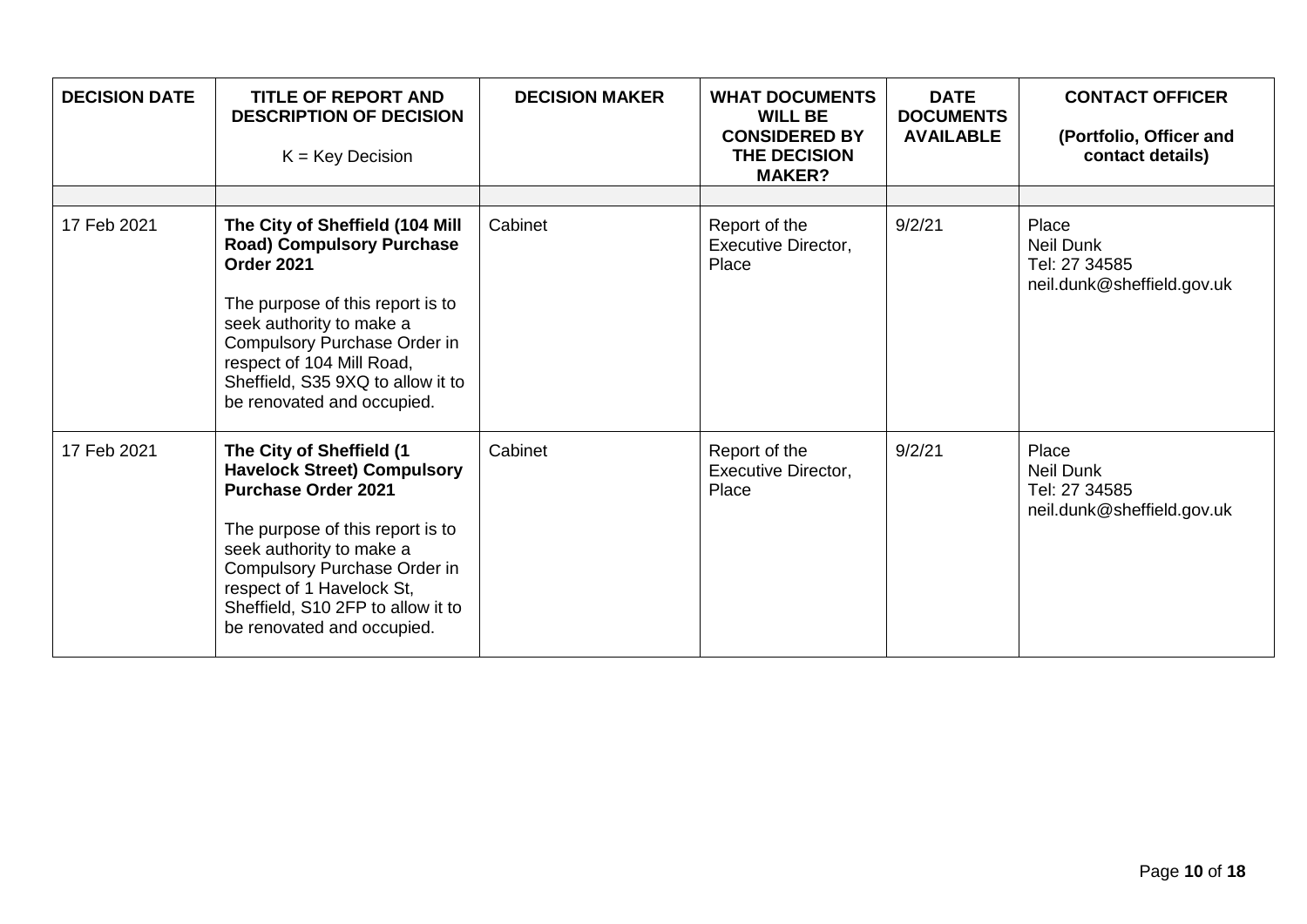| <b>DECISION DATE</b>      | <b>TITLE OF REPORT AND</b><br><b>DESCRIPTION OF DECISION</b><br>$K = Key Decision$                                                                                                                                                                                                                                                                                                                                                                                                                                                                                                                                                                                                                              | <b>DECISION MAKER</b>                                             | <b>WHAT DOCUMENTS</b><br><b>WILL BE</b><br><b>CONSIDERED BY</b><br>THE DECISION<br><b>MAKER?</b> | <b>DATE</b><br><b>DOCUMENTS</b><br><b>AVAILABLE</b> | <b>CONTACT OFFICER</b><br>(Portfolio, Officer and<br>contact details)                      |
|---------------------------|-----------------------------------------------------------------------------------------------------------------------------------------------------------------------------------------------------------------------------------------------------------------------------------------------------------------------------------------------------------------------------------------------------------------------------------------------------------------------------------------------------------------------------------------------------------------------------------------------------------------------------------------------------------------------------------------------------------------|-------------------------------------------------------------------|--------------------------------------------------------------------------------------------------|-----------------------------------------------------|--------------------------------------------------------------------------------------------|
| Not before 17 Feb<br>2021 | Policy for Disposal of Land (to<br>be aligned with Corporate Asset<br>Management Plan)<br>This report sets out the<br>Council's policy on the disposal<br>of Council owned land at less<br>than the best consideration<br>reasonably obtainable. The<br>policy relates to both granting of<br>leases assignment of any<br>unexpired term on a lease that<br>is not less than seven years,<br>grant of easements and the<br>disposal of freeholds.<br>Disposal of land and property<br>held by public authorities can be<br>contentious and it is important<br>that officers are provided with<br>guidelines for good governance<br>to reduce the risk of allegations<br>of impropriety and legal<br>challenges. | <b>Cabinet Member for</b><br>Finance, Resources and<br>Governance | Report of the<br><b>Executive Director,</b><br>Place                                             | <b>TBC</b>                                          | Place<br><b>Tammy Whitaker</b><br>Tel: 0114 2053230<br>tammy.whitaker@sheffield.gov.<br>uk |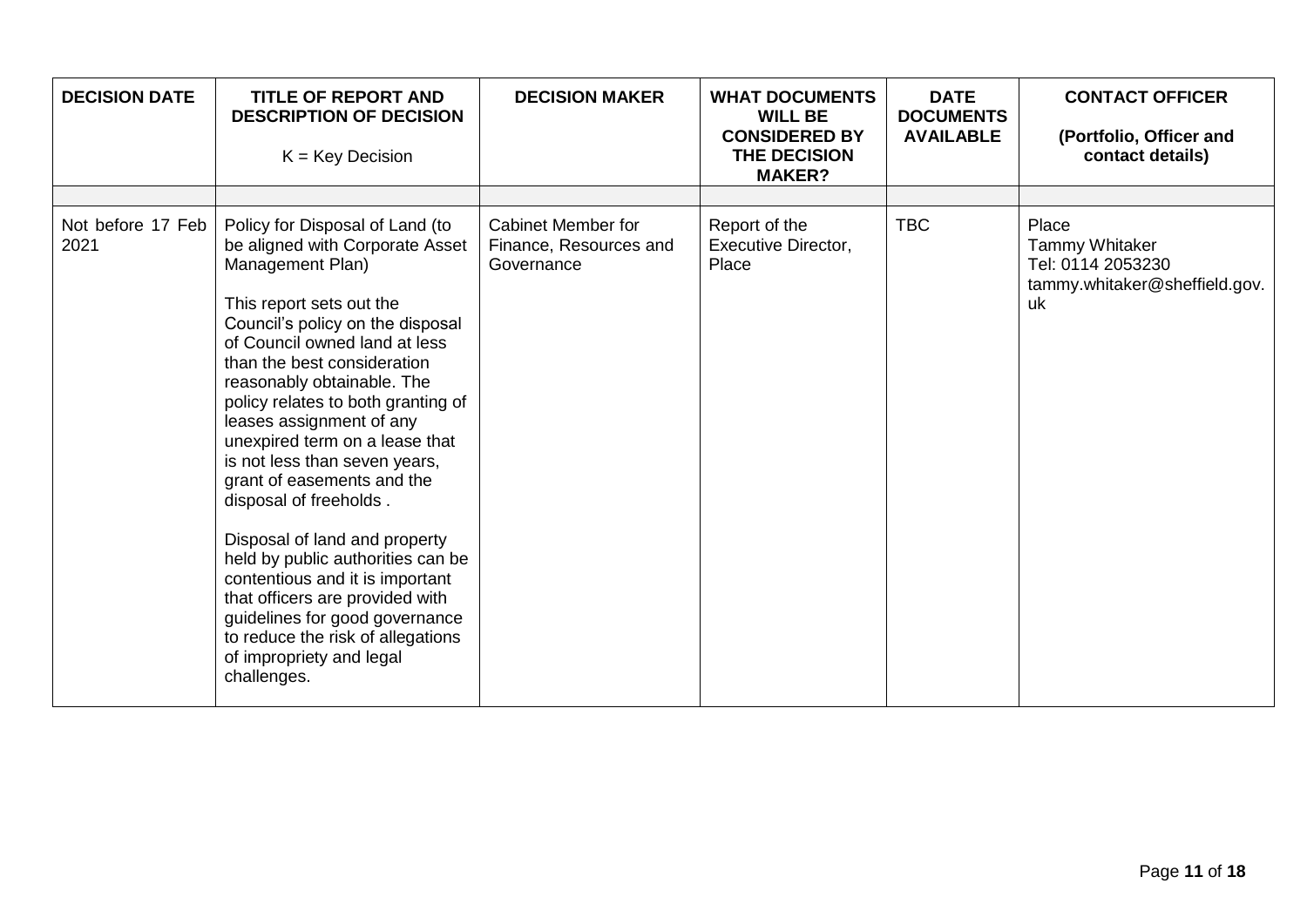| <b>DECISION DATE</b> | <b>TITLE OF REPORT AND</b><br><b>DESCRIPTION OF DECISION</b><br>$K = Key Decision$                                                                                                                                                                                                                                                                                   | <b>DECISION MAKER</b>                                                       | <b>WHAT DOCUMENTS</b><br><b>WILL BE</b><br><b>CONSIDERED BY</b><br>THE DECISION<br><b>MAKER?</b> | <b>DATE</b><br><b>DOCUMENTS</b><br><b>AVAILABLE</b> | <b>CONTACT OFFICER</b><br>(Portfolio, Officer and<br>contact details)                          |
|----------------------|----------------------------------------------------------------------------------------------------------------------------------------------------------------------------------------------------------------------------------------------------------------------------------------------------------------------------------------------------------------------|-----------------------------------------------------------------------------|--------------------------------------------------------------------------------------------------|-----------------------------------------------------|------------------------------------------------------------------------------------------------|
| 18 Feb 2021          | Older Persons Independent<br>Living with Care Allocations<br>Policy and Processes (K)<br>The report will set out a<br>proposal for how the future new<br>build Older Persons<br>Independent Living (OPIL) with<br>Care schemes will be allocated.                                                                                                                    | <b>Cabinet Member for</b><br>Neighbourhoods and<br><b>Community Safety</b>  | Report of the<br>Executive Director,<br>Place                                                    | <b>TBC</b>                                          | Place<br>Luke Simpson<br>Tel: 07584541921<br>Luke.Simpson@sheffield.gov.u<br>κ                 |
| 19 Feb 2021          | <b>Sheffield Street Tree Strategy -</b><br>Implementing the Working<br>Strategy for the Removal and<br><b>Planting of Street Trees</b><br>This report builds on the<br>principles of the Sheffield Street<br>Tree Strategy and outlines a<br>new decision process, including<br>new public consultation<br>approach for the removal and<br>planting of street trees. | <b>Cabinet Member for</b><br>Environment, Streetscene<br>and Climate Change | Report of the<br><b>Executive Director,</b><br>Place                                             | <b>TBC</b>                                          | Place<br><b>Gillian Charters</b><br>Tel: 0114 2037528<br>gillian.charters@sheffield.gov.u<br>k |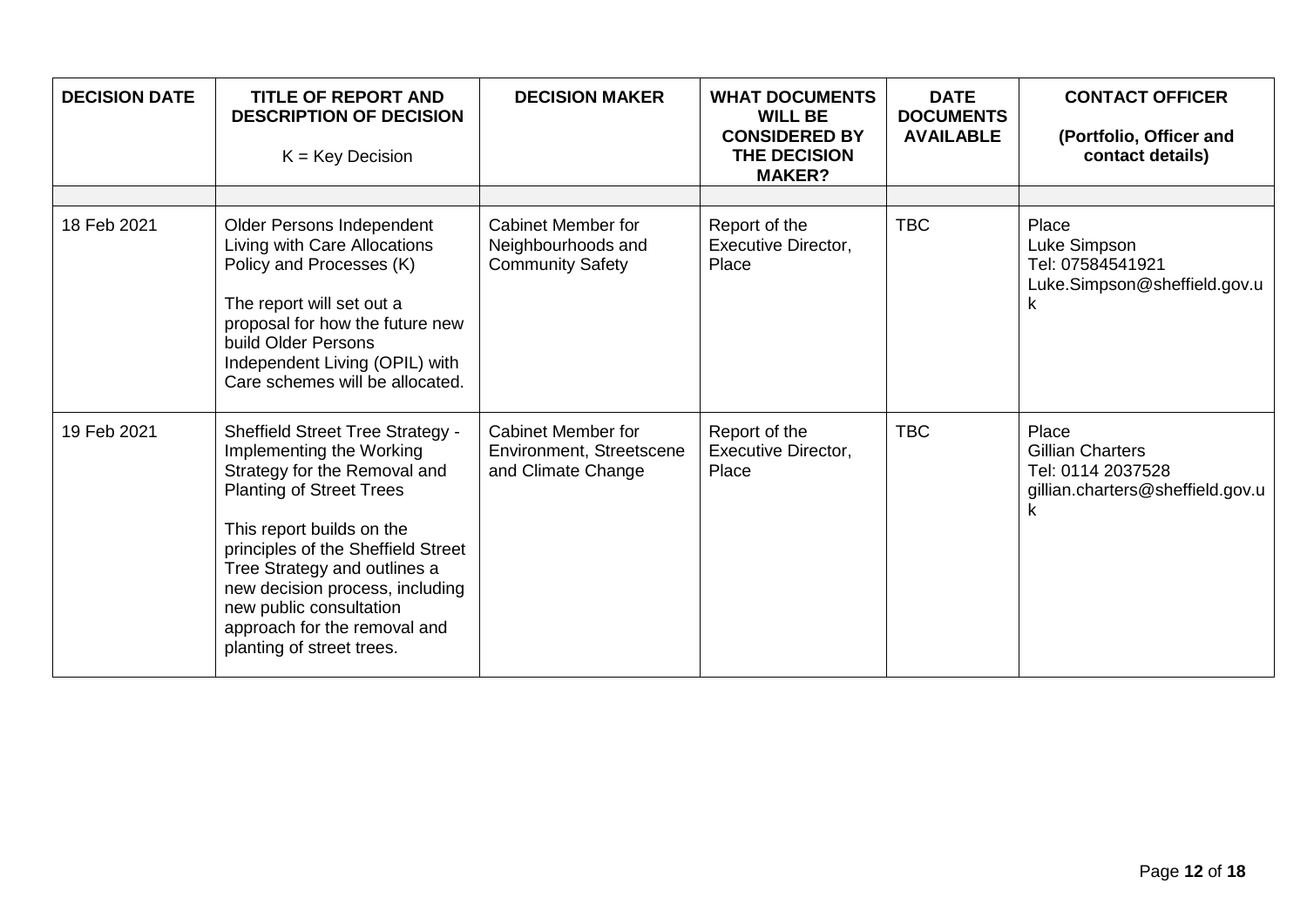| <b>DECISION DATE</b> | TITLE OF REPORT AND<br><b>DESCRIPTION OF DECISION</b><br>$K = Key Decision$                                                                                                                                                                                                                                        | <b>DECISION MAKER</b>                                                      | <b>WHAT DOCUMENTS</b><br><b>WILL BE</b><br><b>CONSIDERED BY</b><br>THE DECISION<br><b>MAKER?</b> | <b>DATE</b><br><b>DOCUMENTS</b><br><b>AVAILABLE</b> | <b>CONTACT OFFICER</b><br>(Portfolio, Officer and<br>contact details)                    |
|----------------------|--------------------------------------------------------------------------------------------------------------------------------------------------------------------------------------------------------------------------------------------------------------------------------------------------------------------|----------------------------------------------------------------------------|--------------------------------------------------------------------------------------------------|-----------------------------------------------------|------------------------------------------------------------------------------------------|
| 22 Feb 2021          | New Customer Engagement<br>Strategy, 2020-2022<br>The report details a new<br>proposed Engagement Strategy<br>to be adopted by the Housing<br>and Neighbourhood Service in<br>respect to its tenants and<br>leaseholders. It seeks approval<br>for the adoption and<br>implementation of the proposed<br>Strategy. | <b>Cabinet Member for</b><br>Neighbourhoods and<br><b>Community Safety</b> | Report of the<br><b>Executive Director,</b><br>Place                                             | <b>TBC</b>                                          | Place<br><b>Vicky Kennedy</b><br>Tel: 0114 2930241<br>vicky.kennedy@sheffield.gov.u<br>K |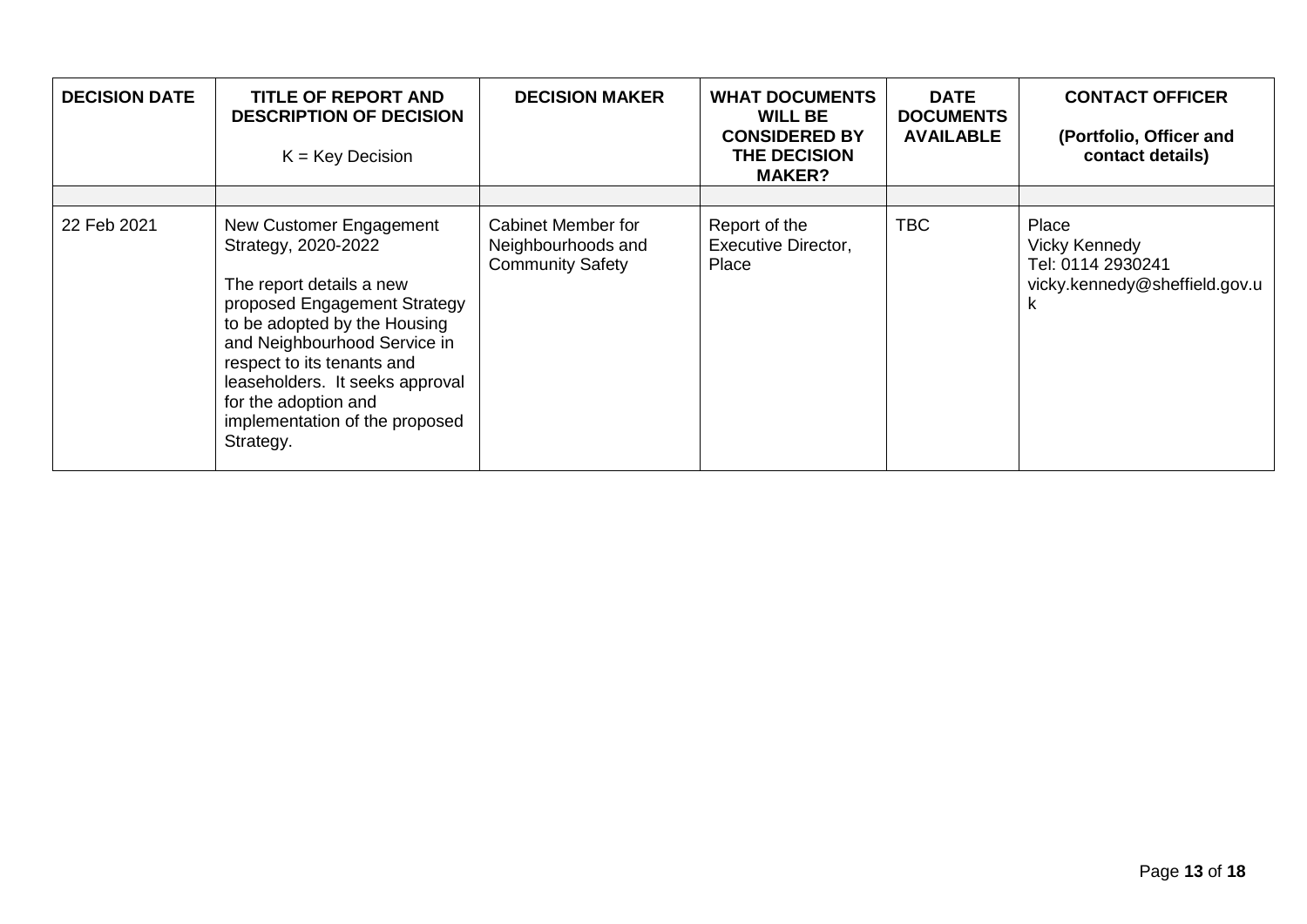| <b>DECISION DATE</b>  |    |     | <b>TITLE OF REPORT AND</b><br><b>DESCRIPTION OF DECISION</b><br>$K = Key Decision$                                                                                                                                                                                                                                                                                                                                                                                                                                                                                                                        | <b>DECISION MAKER</b>                             | <b>WHAT DOCUMENTS</b><br><b>WILL BE</b><br><b>CONSIDERED BY</b><br>THE DECISION<br><b>MAKER?</b> | <b>DATE</b><br><b>DOCUMENTS</b><br><b>AVAILABLE</b> | <b>CONTACT OFFICER</b><br>(Portfolio, Officer and<br>contact details)               |
|-----------------------|----|-----|-----------------------------------------------------------------------------------------------------------------------------------------------------------------------------------------------------------------------------------------------------------------------------------------------------------------------------------------------------------------------------------------------------------------------------------------------------------------------------------------------------------------------------------------------------------------------------------------------------------|---------------------------------------------------|--------------------------------------------------------------------------------------------------|-----------------------------------------------------|-------------------------------------------------------------------------------------|
|                       |    |     |                                                                                                                                                                                                                                                                                                                                                                                                                                                                                                                                                                                                           |                                                   |                                                                                                  |                                                     |                                                                                     |
| <b>Before</b><br>2021 | 28 | Feb | <b>School Admission</b><br>Arrangements for the 2022/23<br>Academic Year (K)<br>The Local Authority is<br>responsible for setting<br>admission arrangements for all<br><b>Community and Voluntary</b><br>Controlled Schools. It must<br>"Determine" and publish its<br>admission arrangements every<br>year. There is a requirement to<br>consult on the arrangements<br>once every seven years unless<br>there are significant changes<br>proposed.<br>The arrangements were<br>consulted upon last year for<br>2021/22, therefore this key<br>decision is to determine the<br>arrangements for 2022/23. | Cabinet Member for<br><b>Education and Skills</b> | Report of the<br><b>Executive Director,</b><br>People Services                                   | <b>TBC</b>                                          | People Services<br>John Bigley<br>Tel: 0114 2734097<br>john.bigley@sheffield.gov.uk |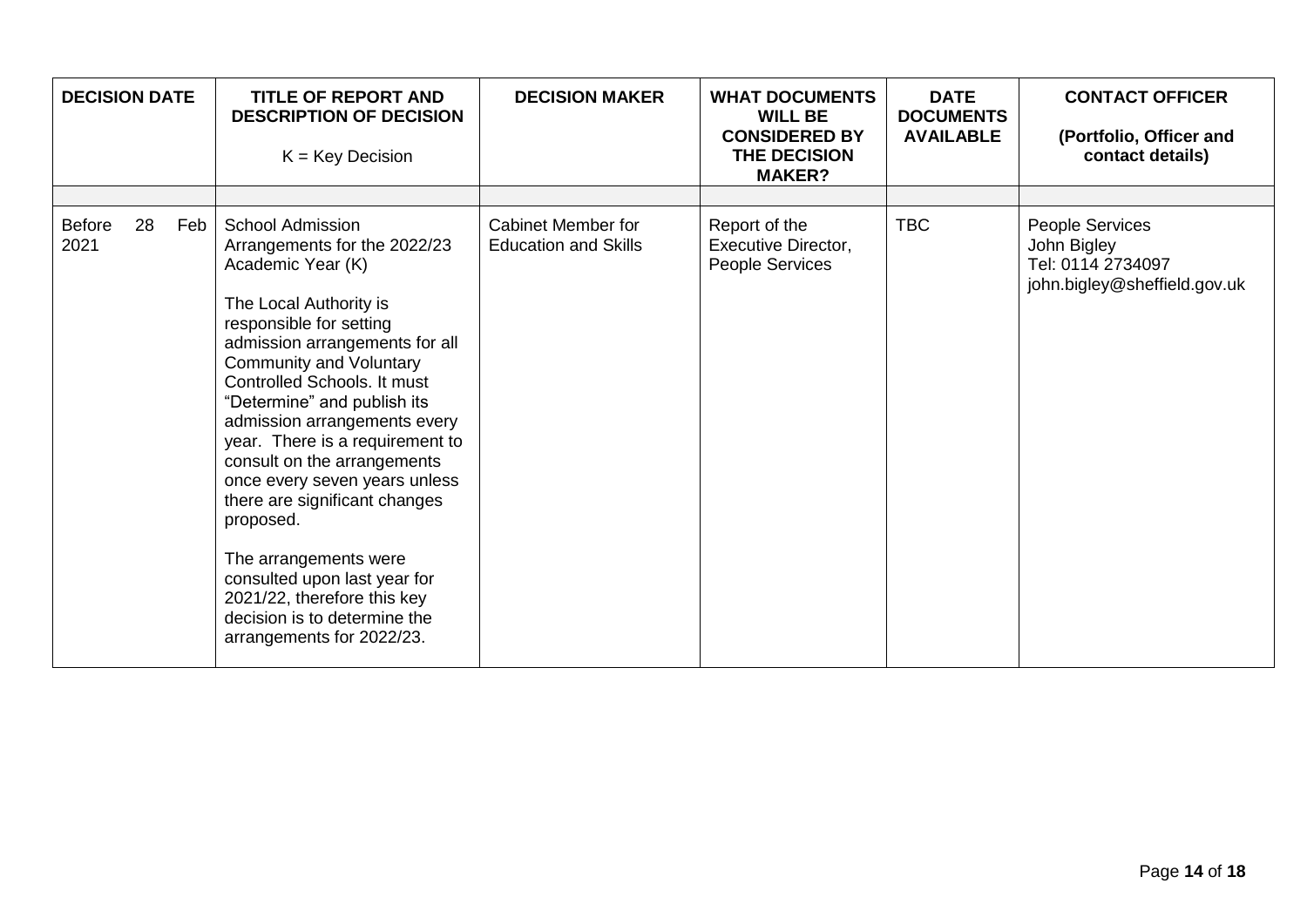| <b>DECISION DATE</b>                                | TITLE OF REPORT AND<br><b>DESCRIPTION OF DECISION</b><br>$K = Key Decision$                                                                                                                                                                                   | <b>DECISION MAKER</b>                                    | <b>WHAT DOCUMENTS</b><br><b>WILL BE</b><br><b>CONSIDERED BY</b><br>THE DECISION<br><b>MAKER?</b> | <b>DATE</b><br><b>DOCUMENTS</b><br><b>AVAILABLE</b> | <b>CONTACT OFFICER</b><br>(Portfolio, Officer and<br>contact details)                       |
|-----------------------------------------------------|---------------------------------------------------------------------------------------------------------------------------------------------------------------------------------------------------------------------------------------------------------------|----------------------------------------------------------|--------------------------------------------------------------------------------------------------|-----------------------------------------------------|---------------------------------------------------------------------------------------------|
| Mar<br><b>Between</b><br>and 30 Apr<br>2021<br>2021 | School Calendar 2022/23 (K)<br>The Local Authority is required<br>to consult annually and<br>determine the school term dates<br>for Community, Voluntary<br><b>Controlled and Community</b><br>Special Schools under Section<br>32 of the Education Act 2002. | <b>Cabinet Member for</b><br><b>Education and Skills</b> | Report of the<br>Executive Director,<br>People Services                                          | <b>TBC</b>                                          | People Services<br>John Bigley<br>Tel: 0114 2734097<br>john.bigley@sheffield.gov.uk         |
| 17 Mar 2021                                         | Month 10 Capital Approvals<br>2020/21 (K)<br>This report provides details of<br>the additions and variations to<br>the Capital Programme for<br>approval by Cabinet.                                                                                          | Cabinet                                                  | Report of the<br><b>Executive Director</b><br><b>Resources</b>                                   | 9/3/21                                              | Resources<br>Damian Watkinson<br>Tel: 0114 2736831<br>damian.watkinson@sheffield.g<br>ov.uk |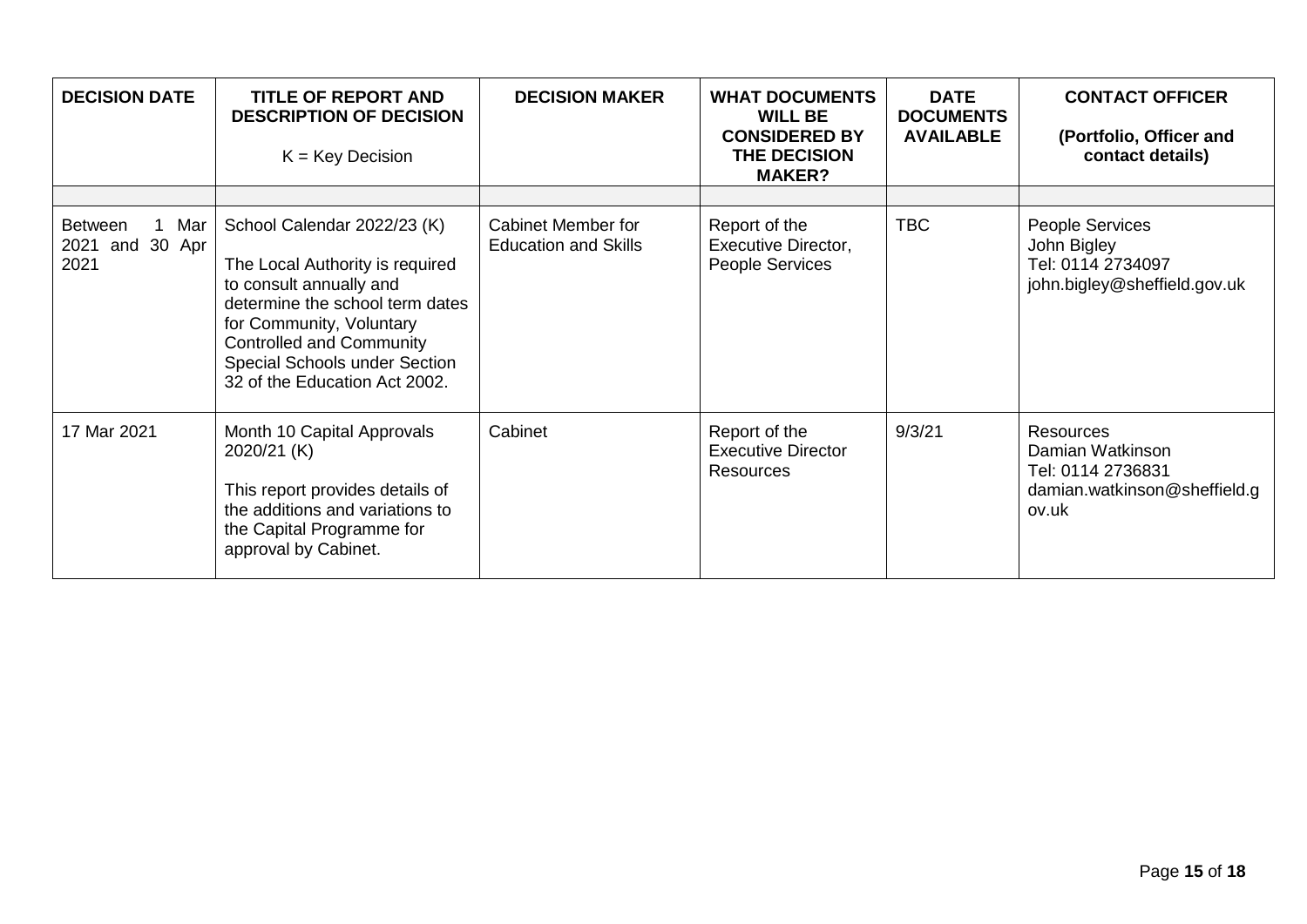| <b>DECISION DATE</b> | <b>TITLE OF REPORT AND</b><br><b>DESCRIPTION OF DECISION</b><br>$K = Key Decision$                                                                                                                                                                                                                                             | <b>DECISION MAKER</b> | <b>WHAT DOCUMENTS</b><br><b>WILL BE</b><br><b>CONSIDERED BY</b><br>THE DECISION<br><b>MAKER?</b> | <b>DATE</b><br><b>DOCUMENTS</b><br><b>AVAILABLE</b> | <b>CONTACT OFFICER</b><br>(Portfolio, Officer and<br>contact details)                      |
|----------------------|--------------------------------------------------------------------------------------------------------------------------------------------------------------------------------------------------------------------------------------------------------------------------------------------------------------------------------|-----------------------|--------------------------------------------------------------------------------------------------|-----------------------------------------------------|--------------------------------------------------------------------------------------------|
| 17 Mar 2021          | Maintaining a Stable Adult                                                                                                                                                                                                                                                                                                     | Cabinet               | Report of the                                                                                    | 9/3/21                                              | <b>People Services</b>                                                                     |
|                      | Social Care Market in Sheffield<br>(K)<br>The report sets out the process<br>that the Council has followed to<br>propose fair fee rates for<br>independent sector care home,<br>home care, extra care and<br>supported living providers and<br>people with a direct payment in<br>Sheffield for the financial year<br>2021-22. |                       | Executive Director,<br>People Services                                                           |                                                     | Joe Horobin<br>Tel: 0114 2734943<br>joe.horobin@sheffield.gov.uk                           |
| 17 Mar 2021          | <b>Education and Skills Strategy</b><br>(K)<br>A co-produced Sheffield<br>Education and Skills Strategy.                                                                                                                                                                                                                       | Cabinet               | Report of the<br>Executive Director,<br>People Services                                          | 9/2/21                                              | People Services<br>Andrew Jones<br>Tel: 07990 594728<br>Andrew.Jones1@sheffield.gov.<br>uk |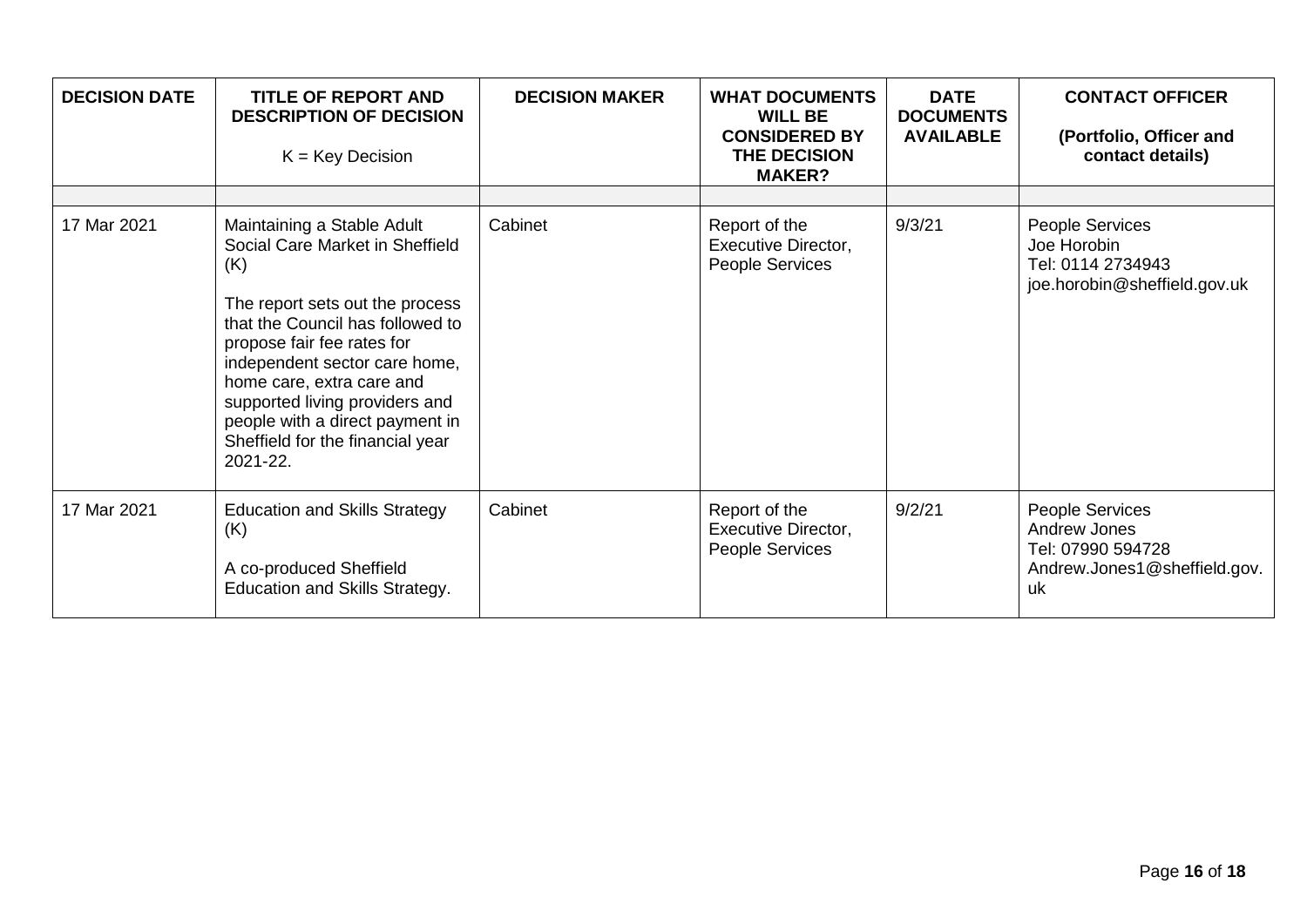| <b>DECISION DATE</b> | <b>TITLE OF REPORT AND</b><br><b>DESCRIPTION OF DECISION</b><br>$K = Key Decision$                                                                                                                                                                                                                                                               | <b>DECISION MAKER</b> | <b>WHAT DOCUMENTS</b><br><b>WILL BE</b><br><b>CONSIDERED BY</b><br>THE DECISION<br><b>MAKER?</b> | <b>DATE</b><br><b>DOCUMENTS</b><br><b>AVAILABLE</b> | <b>CONTACT OFFICER</b><br>(Portfolio, Officer and<br>contact details)                                |
|----------------------|--------------------------------------------------------------------------------------------------------------------------------------------------------------------------------------------------------------------------------------------------------------------------------------------------------------------------------------------------|-----------------------|--------------------------------------------------------------------------------------------------|-----------------------------------------------------|------------------------------------------------------------------------------------------------------|
|                      |                                                                                                                                                                                                                                                                                                                                                  |                       |                                                                                                  |                                                     |                                                                                                      |
| 17 Mar 2021          | Shared Ownership Product (K)<br>The proposal is for Sheffield<br>City Council (SCC) to become a<br>provider of shared ownership<br>homes, allowing people to buy a<br>share of a property and pay a<br>subsidised rent on the<br>remaining share.                                                                                                | Cabinet               | Report of the<br>Executive Director,<br>Place                                                    | 12/1/21                                             | Place<br>Fiona Wain<br>Tel: 0114 27 36396<br>fiona.wain@sheffield.gov.uk                             |
| 17 Mar 2021          | <b>Carers' Strategy Update and</b><br><b>Commissioning Plan (K)</b><br>The report seeks approval for: A<br>refresh of the carers' strategy<br>'Principles'; a new carers<br>commissioning plan for 2020-<br>2024; and permission to spend<br>(approximately £850,000 per<br>year) on carer services as<br>outlined in the commissioning<br>plan. | Cabinet               | Report of the<br><b>Executive Director,</b><br>People Services                                   | 9/3/21                                              | People Services<br>Lee Teasdale-Smith<br>Tel: 07791918177<br>lee.teasdale-<br>smith@sheffield.gov.uk |